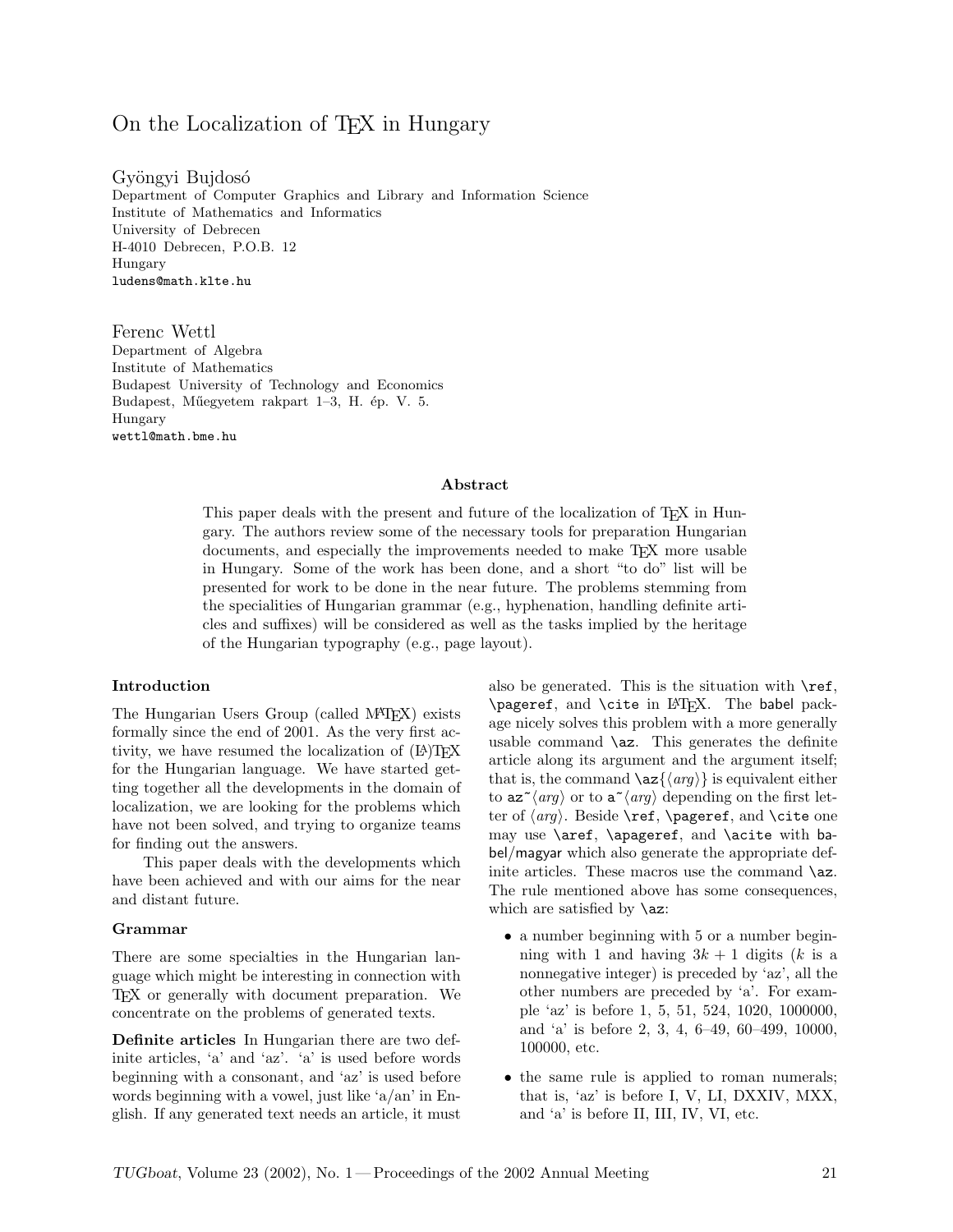• if a notation has one letter only, or begins with a letter and is followed by a number or any special character, then the pronunciation of the letter must be considered. The pronunciation of 'f', 'l', 'm', 'n', 'r', 's', 'x', 'y' begins with a vowel. For example 'az F. fejezet' (chapter F), 'az x1  $v$ áltozó' (variable x1) is the correct form.

There were several contributors to the Hungarian part of babel. We would especially like to highlight the work of József Bérces and of course that of Johannes Braams [1].

Alphabetical order The special rules of alphabetical ordering are as follows:

- A one character consonant is handled separately from a two character consonant beginning with the same sign. For example, 'c' and 'cs' are two different consonants, so 'cukor', 'cuppant', 'csalit', 'csata' is the correct order. This rule is not applied for the ancient type of two character letters, which are frequently used in family names, and for the two or more character letters of other languages, like 'sch'. This rule can be well handled by the xindy package [4]. This and some of the following problems can be solved with the makeindex package [6] supplemented with the application of an extra script/preprocessor which applies the '@' metacharacter in the index entry.
- The short and long vowels are equivalent  $(a=4,$ e= $\acute{e}$ , i= $\acute{i}$ ,  $o=$  $\acute{o}$ ,  $\ddot{o}=$  $\ddot{o}$ ,  $u=$  $\acute{u}$ ,  $\ddot{u}=$  $\ddot{u}$ ), although the long ones are after the short ones in the Hungarian alphabet  $(a, \dot{a}, b, c, \ldots)$ . For example 'alma', 'álom', 'alorvos' is the correct order. The only exception is the case when two words differ only in the length of the same vowels. In this case the short vowel comes first (e.g., 'kerek', 'ker $\acute{\text{e}}$ k', 'k $\acute{\text{e}}$ rek').
- The long digraphs are considered as two short digraphs, so the next substitutions must be applied before the ordering: 'ccs'  $\rightarrow$  'cs + cs', 'ggy'  $\rightarrow$  'gy + gy', 'ssz'  $\rightarrow$  'sz + sz', 'zzs'  $\rightarrow$  'zs + zs', etc. This is also true for the only trigraph 'dzs', where the substitution is 'ddzs'  $\rightarrow$  'dzs + dzs'.

Inflexional suffixes There are several things to do in connection with TEXing in Hungarian. The topic of this section is not the most urgent or important, but it is interesting in general as a question of the generated texts in Hungarian documents. The essence of the problem is that there are several suffixes, and most of them have more then one form.

Let us suppose that some equations are numbered from (1) to (7) in a math text. The translation of the English text "adding (1) to (3) and subtracting it from  $(4)$  gives  $(5)$ " is " $(1)$ -et hozzáadva  $(3)$ -hoz, majd azt kivonva  $(4)$ -ből az  $(5)$ -öt kapjuk." If we change the numbers only, we may get different suffixes as the next example shows: "(3)-at hozzáadva (4)-hez, majd azt kivonva (6)-ból a (7)et kapjuk." The problem with such a sentence from TEX's point of view is that generating the equation numbers also demands generating the suffixes. The suffixes follow the vowel harmony. This means that suffixes, which may assume two or three different forms, usually agree with the last vowel of the stem. In other words, front vs. back alternatives of suffixes are selected according to the vowel $(s)^1$  the stem contains [8]. Examples: 'tűzből' (from fire), 'házból' (from house), where 'tuz' and 'haz' are the base words and the front and back forms of the suffix are '-ből' and '-ból'.

If the suffix has three forms, one of them has a back vowel (o), the other has a labial front vowel  $(ö)$ , and the third has an illabial front vowel  $(e)$ . If the last vowel of the stem is labial (illabial), the labial (illabial) suffix is used. Harmony causes the following alternations among suffix combinations:

- $a/e$  (-ban/-ben 'in', -nak/-nek 'to'),
- $a/\acute{e}$  (-nál/-nél 'at'),
- $\acute{o}/\mathrm{O}$  (-ból/-ből 'from', -ról/-ről 'about'),
- $u/\ddot{u}$  (-ul/- $\ddot{u}$  'for, by'),
- $o/e/\ddot{o}$  (-hoz/-hez/-höz 'to').

There are several uncertainties. For example the vowels may show paradigmatic alternations as long and short vowels alternate in some stems (ver $\acute{e}b$  $\rightarrow$  verebet 'sparrow', fa  $\rightarrow$  fát 'tree'). Another problem is that 'i' and 'i' can be both front and back harmonic (híd  $\rightarrow$  hidat 'bridge' + acc., but szív  $\rightarrow$ szívet 'heart' +  $acc.$ ). The suffix may have different forms if the word is a compound word. So a good suffix-generator needs a dictionary.

As the first example shows, it can be advantageous to solve the problem for numbers. Fortunately, the suffix depends on the last nonzero digit and on the number of closing zeros only:

 $\bullet$  back harmonic numbers: 0, 3, 6, 8, 100;

<sup>1</sup> The vowels created in the front of the oral cavity are called front vowels, and those formed in the back of the oral cavity are called back vowels. The front/back vowels cause the feeling of high/low sound. In Hungarian the front vowels are  $e, \dot{e}, \ddot{o}, \ddot{o}, \ddot{u}, \ddot{u},$  the back vowels are  $a, \dot{a}, o, \dot{o}, u, \dot{u}.$  The vowels i and í are neutral as they can be either front or back vowels depending on the word. For example *i* is a front vowel in the word 'víz' (water), but a back vowel in the word 'zsír' (grease). Four of the front vowels are labial  $(\ddot{o}, \ddot{o}, \ddot{u}, \ddot{u})$ , others are illabial (e,  $\acute{e}$ , i,  $\acute{i}$ ). A suffix is called front (back) suffix if the vowel it contains is a front (back) vowel.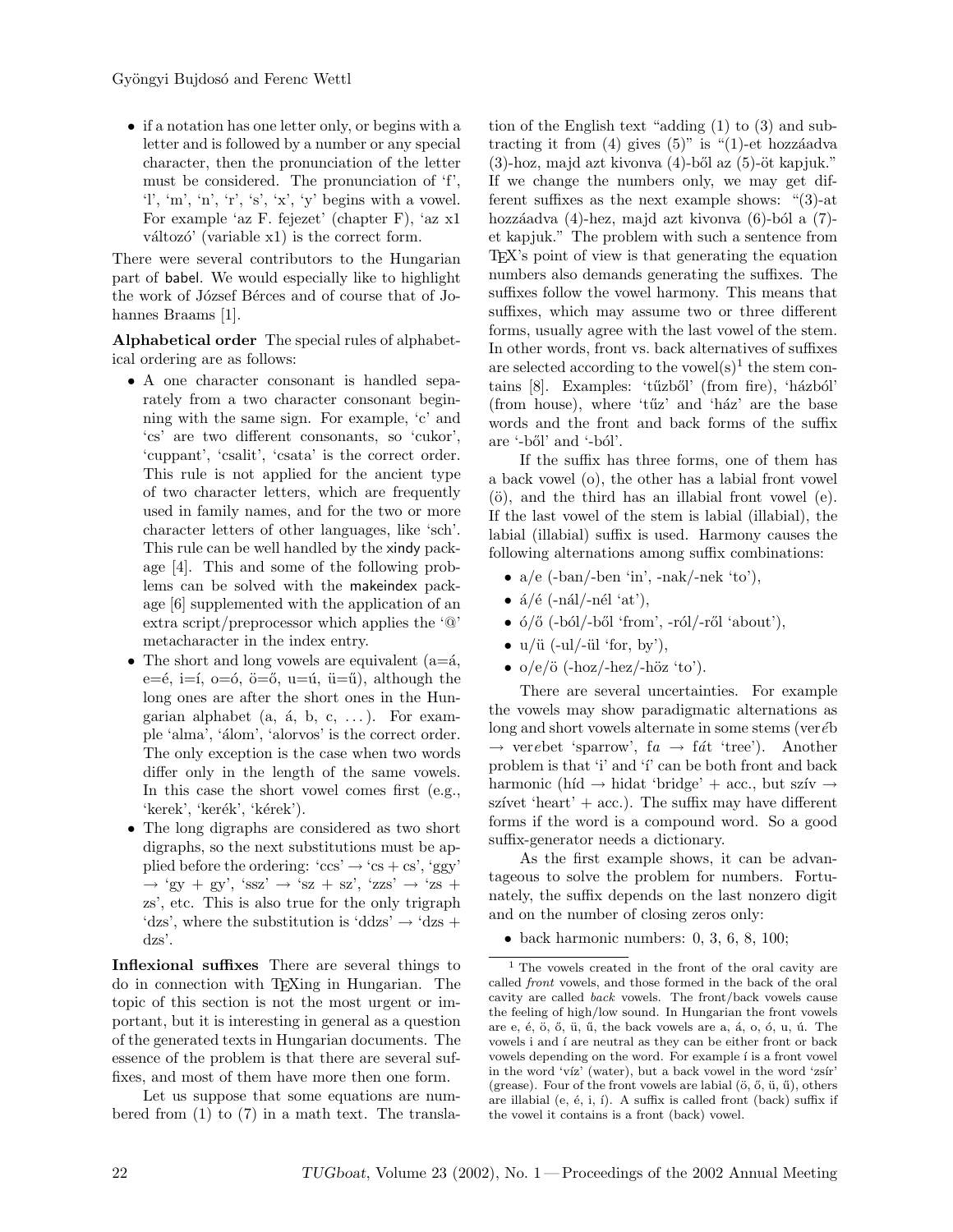- labial front harmonic numbers: 2, 5;
- illabial front harmonic numbers: 1, 4, 7, 9, 10, 1000.

These grammatical problems also come up in relation to spell-checking. Until recently, only commercial programs were available; happily, the first Hungarian GNU ispell program [10] and a free Linux and FreeBSD version of a commercial program were released recently [9].

Hyphenation The limitations of T<sub>F</sub>X in hyphenation of non-English text are well known. Unfortunately some of the problems are still not solved, or in some cases the known solutions cause other problems. The phonetic rules of Hungarian hyphenation are simple and easily programmable (unfortunately in TEX the third doesn't):

- Every syllable has exactly one vowel, so a Hungarian word has as many syllables as vowels (fia-i, me-ta-fo-ra, pa-ra-di-csom).
- A chain of consonants between two vowels is cut before the last consonant, so the last one starts the next syllable (csu-por, kap-tár, Hamburg-ban). In Hungarian 'cs', 'dz', 'gy', 'ly', 'ny', 'sz', 'ty', 'zs' are digraphs, and 'dzs' is a trigraph, that is, two or three letters form one consonant (ki-csi, gú-nya).
- Although only the first letter is doubled in a long digraph (or trigraph), when hyphenated both syllables contain the full digraph (or tri $graph)$  (mennyi – meny-nyi, hosszú – hosz-szú, gallyak – galy-lyak, briddzsel – bridzs-dzsel)

There is a grammatic rule of hyphenation, which overrides the previous phonetic ones and causes real difficulties:

• Compound words or words beginning with verbal or superlative prefixes have to be hyphenated at the morpheme boundaries ( $\ddot{\text{o}}$ -reg-asz $szony - \text{öreg} + \text{asszony}, \text{meg-e-szi} - \text{meg+eszi}.$ 

To handle this, either a (never complete) exception list or a morphological analysis is needed. At the moment T<sub>F</sub>X uses the first method (the wordlist is implicitly given in huhyph.tex), but only the second can produce a perfect solution. We list some cases when the fourth rule conflicts with the first three ones:

- Two words, a simple and a compound or prefixed, have the same form but different hyphenation (fe-lül – over, fel-ül – sit up, me-gint – again, meg-int warn, gép-e-lem – machine part,  $g\acute{e}$ -pe-lem – I type it).
- Morpheme boundary seems to be a long digraph  $(villamos-szék - electric chair).$

• Either of two hyphenations is acceptable if there is a Latin or Greek morpheme boundary, but it is not clear for the average reader (depresszió  $dep$ -resz-szió or  $de$ -presz-szió – depression).

Words containing a hyphen may be hyphenated at other points according to the rules. The hyphen may be repeated at the beginning of the next line if it is necessary to show the hyphen, for example in a specialized book: nátrium- $\langle \textit{newline} \rangle$ -klorid. More difficulties are implied by the typographic rule that no hyphenation can be applied after the first or before the last letter of a word when applied to compound words (in this case, \lefthyphenmin and \righthyphenmin can not be used).

The present official version of the hyphenation file huhyph.tex is made by hand, and not by patgen. It fulfills the first two phonetic rules by a simple list of the possible syllable boundaries, and the grammatical rule by an exception list. Recently Gyula Mayer made a big hyphenation dictionary for patgen [7], and generated new hyphenation patterns.

In summary, all of these problems show that joining a morphologic analyser to T<sub>F</sub>X would produce better results.

# Typography of text

We would like to match the layout of texts with the Hungarian typographic traditions (see e.g. [3], [14], [15]) as much as we can. This section deals with the modifications we have to do in this field.

Baseline grid In each type of texts written in Hungarian, a baseline grid has to be applied. It is easy to typeset plain texts following this rule, but for texts containing mathematical formulae, the task is particularly difficult.

Titles It is not allowed to put a period after title names. A small typographic character on a raised position should separate the paragraph title and the text of the paragraph with a non-stretchable normal spacing around it.

Címek ∘ Magyar nyelvű szövegekben a címek után sohasem teszünk pontot.

 $Jelek$  ∗ A cím betűképéhez illeszkedő bármilyen jel alkalmazható elválasztóként.

In general, the medium series of fonts is used as standard for typesetting titles within documents. The fonts can be upright, italic, in small caps or capitalized.

Application of bold upright and bold italic fonts is also allowed.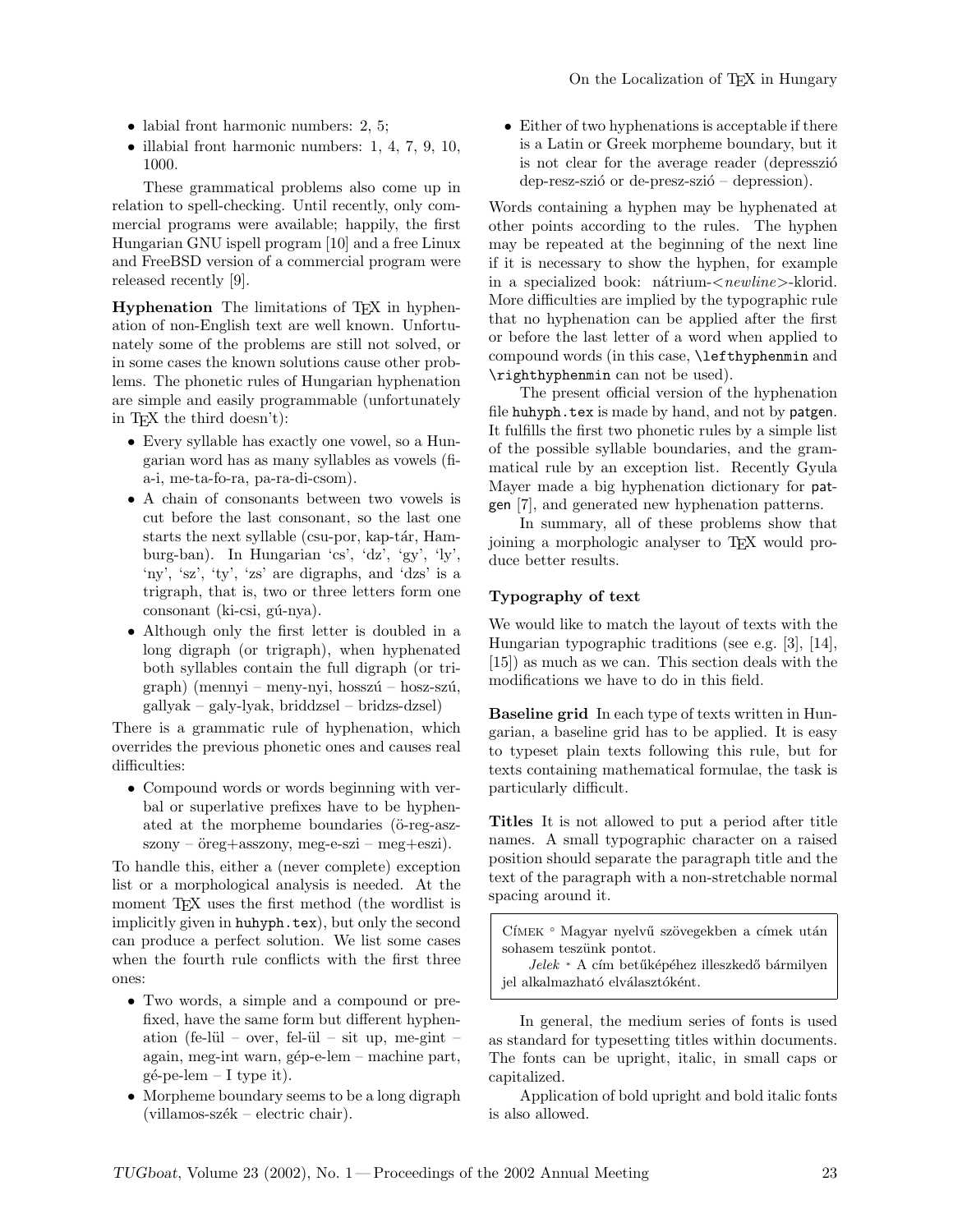Fonts Hungarian typography generally uses bold extended fonts only for typesetting title pages, not for titles within documents (chapter, section, etc.). For these titles within documents, regular bold fonts are used.

Applying slanted fonts is absolutely contraindicated.

Short page Blank pages should not contain page numbers.

Vertical space between paragraphs The standard for every document is setting \parskip to 0 pt. Additional vertical space may be applied in short documents only, such as prospectus, if the paragraphs have no first line indentation.

Indentation First line indentation is the standard for typesetting paragraphs in almost every type of documents.

The indentation should be equal to 1 quad if the line length is less than or equal to 24 ciceros ([12],  $[13]$ ,  $[15]$  or 20 ciceros (see e.g.,  $[2]$ ), otherwise the indentation should equal 2 quads. Within a given document, the measurement of the first line indentation of every paragraph (including, e.g., footnotes, references) is fixed. Every left or right indentation is equal to this size or to the multiple of it.

The first paragraph following a chapter or a section title may be typeset with or without first line indentation, but the method is fixed in a given document.

Document design without first line indentation may be applied for typesetting short documents (see e.g.,  $[2]$ ).

Break-line There are some rules for the length of the last line of paragraphs.

In the case of  $\partial > 0$  pt, the length of the break-line has to be longer than the first line indentation, and it has to be shorter than  $\langle line \; length \rangle$ minus (first line indentation) or to be equal to the line length exactly.

In a document design with  $\partial = 0$  pt, in the case of  $\parbox{1}{\text{p}} = 0$  pt, the break-line has to be longer than 1 or 2 quad and to be shorter than  $\langle$ line length $\rangle$  minus 2 quad (see [12], [13]) or more (see e.g., [15]). If the paragraphs are ragged right, the upper bound of the break-line length is 3/4 line length [15]. If the **\parskip**  $> 0$  pt, the length of the break-line is allowed to be equal to the line length.

French spacing In any document, French spacing is used for spacing, i.e., the \frenchspacing command should be included in every Hungarian style file.

Before : ; ? ! Before some punctuation marks, such as colon, semicolon, question mark and exclamation mark, one third normal spacing should be applied.

- Megfeledkeztél a virágról?
- Nem, nem! Hoztam: ibolyát és gyöngyvirágot;
- kaktuszt és fikuszt; no és persze tulipánt is!

As a result, we have to modify the kerning tables of the fonts, so the standard font names used by T<sub>E</sub>X have to be changed to new ones.

Setting the spaces around exclamation marks is problematic because of its special mathematical meaning (see later).

Unnumbered lists Marks of items in unnumbered lists have to be set to a layout more closely following our traditions. The mostly used character for item labels is the en-dash. We can also use the  $\cdot\cdot\cdot, \cdot\cdot\cdot$ , ' ∗ ' characters, and also the ' • '. These latter marks should be small and on a raised position:

In the typography of lists there is no vertical space between an item and the preceding or the following text (or item), nor between the paragraphs of an item. Labels are separated by two thirds normal spacing from the text.

If there is just one line per item in a list, the distance of the *labels* and the left margin of the main text is  $i \times \partial$  indent  $(i = 0, 1, ..., 5)$ .

If the items contain more than one line the distance of the left margin of the *item paragraph(s)* and the main text can be

- equal to  $i \times \partial$  in standard T<sub>E</sub>X list formats)  $(i = 0, 1, \ldots, 5)$ , or
- set to zero (i.e., just the first line of the paragraph is indented by  $i \times \partial$ .

Enumerated lists The numbers of items in enumerated lists have the following order and appearance:

I. Informatika 1. Mesterséges intelligencia a)  $\acute{A}$ gensek  $\alpha$ ) Mobil ágensek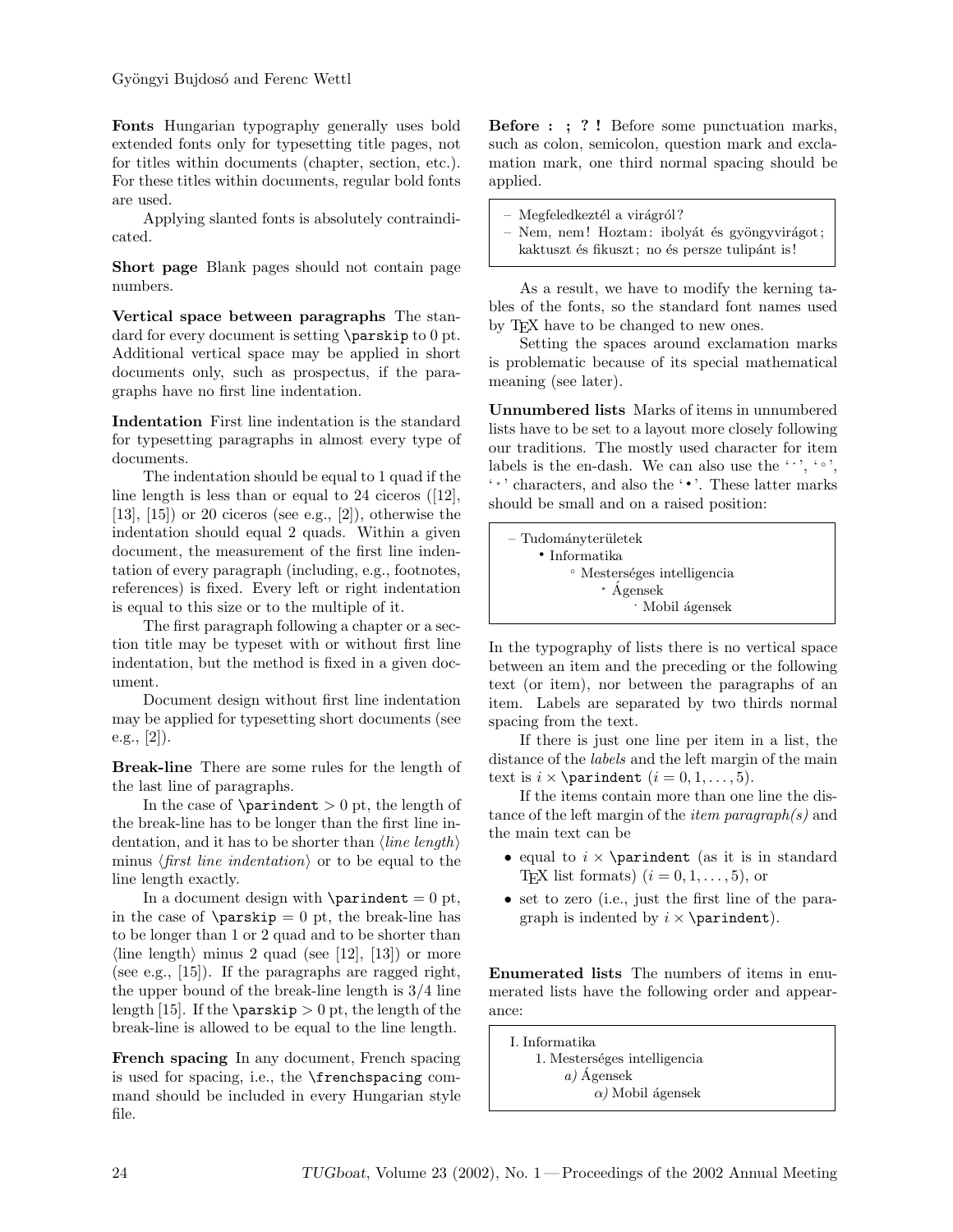Numbers are followed by period, letters are followed by parenthesis. In the labels, letters and parentheses are emphasized.

For the rules of indentation see the preceding section.

Footnotes If a document contains relatively few footnotes (i.e., the average is less than 1.5 footnotes per page) we use asterisks (<sup>∗</sup> ) for marking them begining with one star on every page. Otherwise we can use numbers (as superscripts) ordinarily.

If the first line of a footnote text is indented, the footnote marks are set flush right in the space of first line indentation or in the labels of the list. The indentation in both cases has the same size as in the main text.

A lábjegyzet<sup>∗</sup> jeleként a legtöbb esetben<sup>∗</sup>\* csillagot alkalmazunk.

 $*$  Megjegyzés a szóhoz.

∗∗ Számokat alkalmazzunk, ha a szöveg valamely más részén hivatkozunk bizonyos lábjegyzetekre.

En-dash The normal usage of en-dash is the same as in English, for example, in the 'ld. 12–24. oldal' (see pages 12–24), or in the 'Budapest–Debrecen' expressions. Sometimes we are obliged to put one third (non-stretchable) normal space around the endash, for example, using it between names with first names: 'Kiss Előd-Nagy Pál-Tóth Eva'. The space is unbreakable before and breakable after the endash.

# Typography of math

The Hungarian typographic traditions need some modification in the layout of mathematical formulae, too. TEXers perform some of these corrections on their own, because they see that the standard of (LA)TEX does not fit the Hungarian conventions (see e.g., [12], [13], [14]).

In this section, we show the modifications we have to introduce in order to make the new style files more complete.

Spacing around binary operators and relations Spacing is very important in mathematical expressions.  $(E)$ TEX typeset mathematical formulae in a nice form, however, our standards slightly differ from those used in Hungarian typesetting.

In mathematical typesetting, one third normal spacing is used around binary operators and two thirds normal spacing around relations.  $(\Delta)$ T<sub>F</sub>X uses three mglue parameters called \thinmuskip, \medmuskip and \thickmuskip, for adjusting the spaces around elements of mathematical formulae.

For setting these parameters to the required measures, we have given new values to these parameters:

\thickmuskip=4mu plus 2mu minus 4mu \medmuskip=2mu plus 1.5mu minus 2mu \thinmuskip=3mu

where 2mu equals one third normal spacing. (The strange thing is that after the modification the thin space becomes wider than the medium space.) With the default values, the layout is

$$
a + b - c/d * y \circ x = z,\tag{1}
$$

and after the modifications

$$
a+b-c/d*y\circ x=z.\t(2)
$$

Line break If TFX breaks a line after a binary operator or a relation in an inline mathematical formula, the sign has to be repeated on the next line.

Formulae cannot be broken at \cdot or slash.

Exclamation mark This sign has a special mathematical meaning, which forces us to handle it differently than the others.

For the most part, exclamation mark means the factorial sign in math mode. In this usage, it has to be followed by a small space without glue. Changing the class of this character from closing (number 5) to punctuation (number 6) (see e.g., [5], [11]), the problem has been solved in most cases. From the source code {{k!n!(b-1)!} \choose {h!m!}} =1 we have

$$
\binom{k!\,n!\,(b-1)!}{h!\,m!}=1
$$

which is an acceptable solution of our problem in most cases.

However, when a punctuation mark is followed by a binary operator, the spacing needs correction:

$$
n! + k! + 5a + 6b,
$$

its source code: n!+k{!}+5a+6b.

Space after commas In the Hungarian language, the decimal character is the comma, so we changed the default class of comma in math mode to 0, i.e., \mathcode'\,="013B results in a decimal "point" in math mode, too:

$$
F_i(x, y) = y^i + 1, 3x \quad x, y \in A, i = 1, 2, 3, ...
$$

This modification reduces the number of mistakes in the layout, although, we have to type approximately the same number of characters.

# What next?

At the moment there is no standard way of writing text easily in Hungarian using plain TEX. The authors generally make and use their own macros. It is necessary to write style files, whose layout keeps